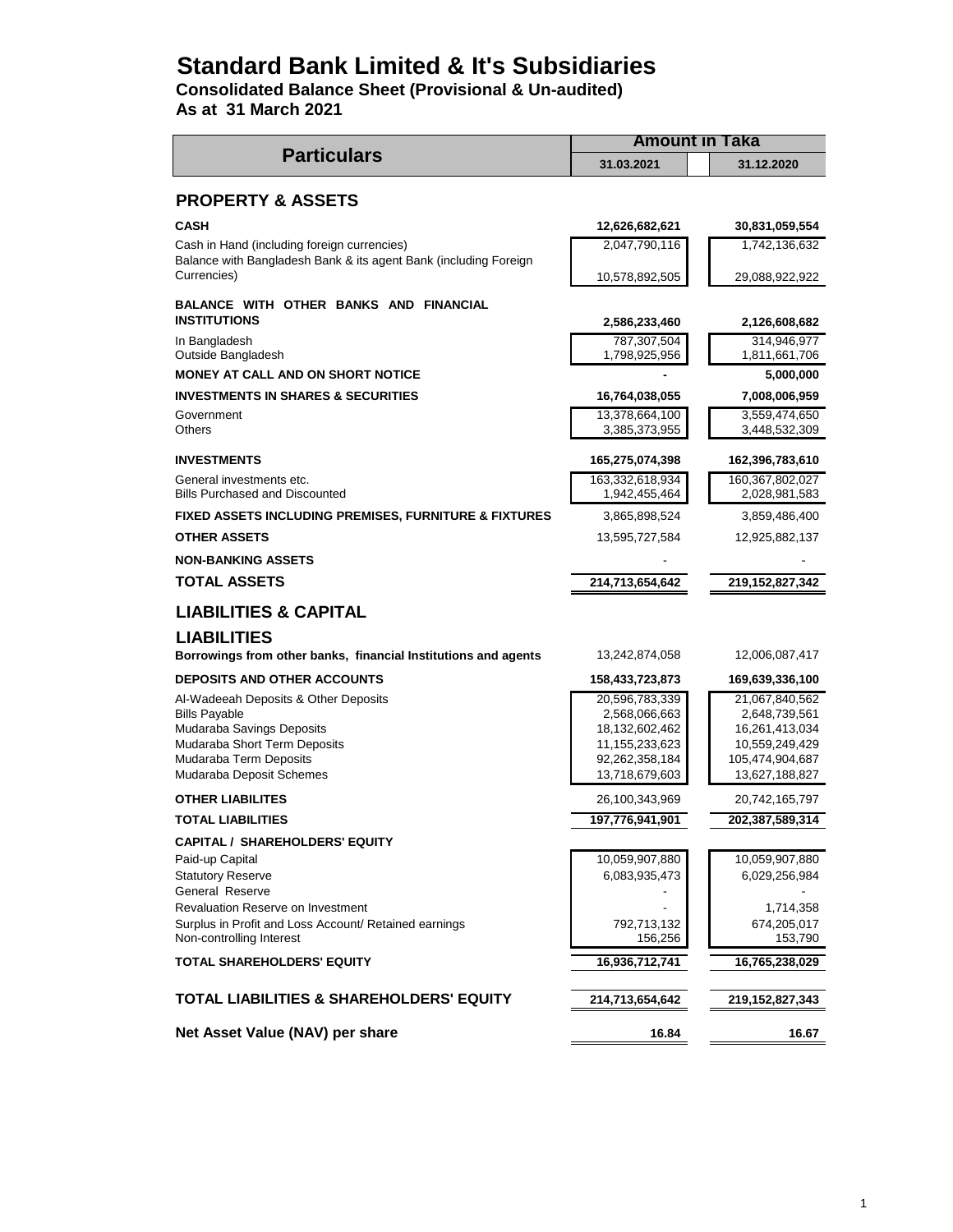## **Standard Bank Limited & It's Subsidiaries Consolidated Balance Sheet (Provisional & Un-audited) As at 31 March 2021**

| <b>Particulars</b>                                                       |                | <b>Amount in Taka</b>  |
|--------------------------------------------------------------------------|----------------|------------------------|
|                                                                          | 31.03.2021     | <b>January 0, 1900</b> |
| <b>OFF-BALANCE SHEET ITEMS</b>                                           |                |                        |
| <b>CONTINGENT LIABILITIES</b>                                            |                |                        |
| Acceptances and Endorsements                                             | 10,862,070,874 | 10,721,978,308         |
| Letters of Guarantee                                                     | 12,844,042,156 | 12,833,411,761         |
| Irrevocable Letters of Credit                                            | 11,771,533,956 | 11,066,404,802         |
| <b>Bills for Collection</b>                                              | 5,188,762,014  | 4,280,149,013          |
| <b>Other Contingent Liabilities</b>                                      |                |                        |
| <b>TOTAL:</b>                                                            | 40,666,409,001 | 38,901,943,884         |
| <b>OTHER COMMITMENTS:</b>                                                |                |                        |
| Documentary credits and short term trade-related transactions            |                |                        |
| Forward assets purchased and forward deposits placed                     |                |                        |
| Undrawn note issuance and revolving underwriting facilities              |                |                        |
| Undrawn formal standby facilities, credit lines and other<br>commitments |                |                        |

### **TOTAL OFF - BALANCE SHEET ITEMS** 40,666,409,001 38,901,943,884

Additional Managing Director **Managing Director & CEO** 

Ashole Cana.

**Deputy Head of FAD** CFO & Acting Company Secretary

 **Director Chairman**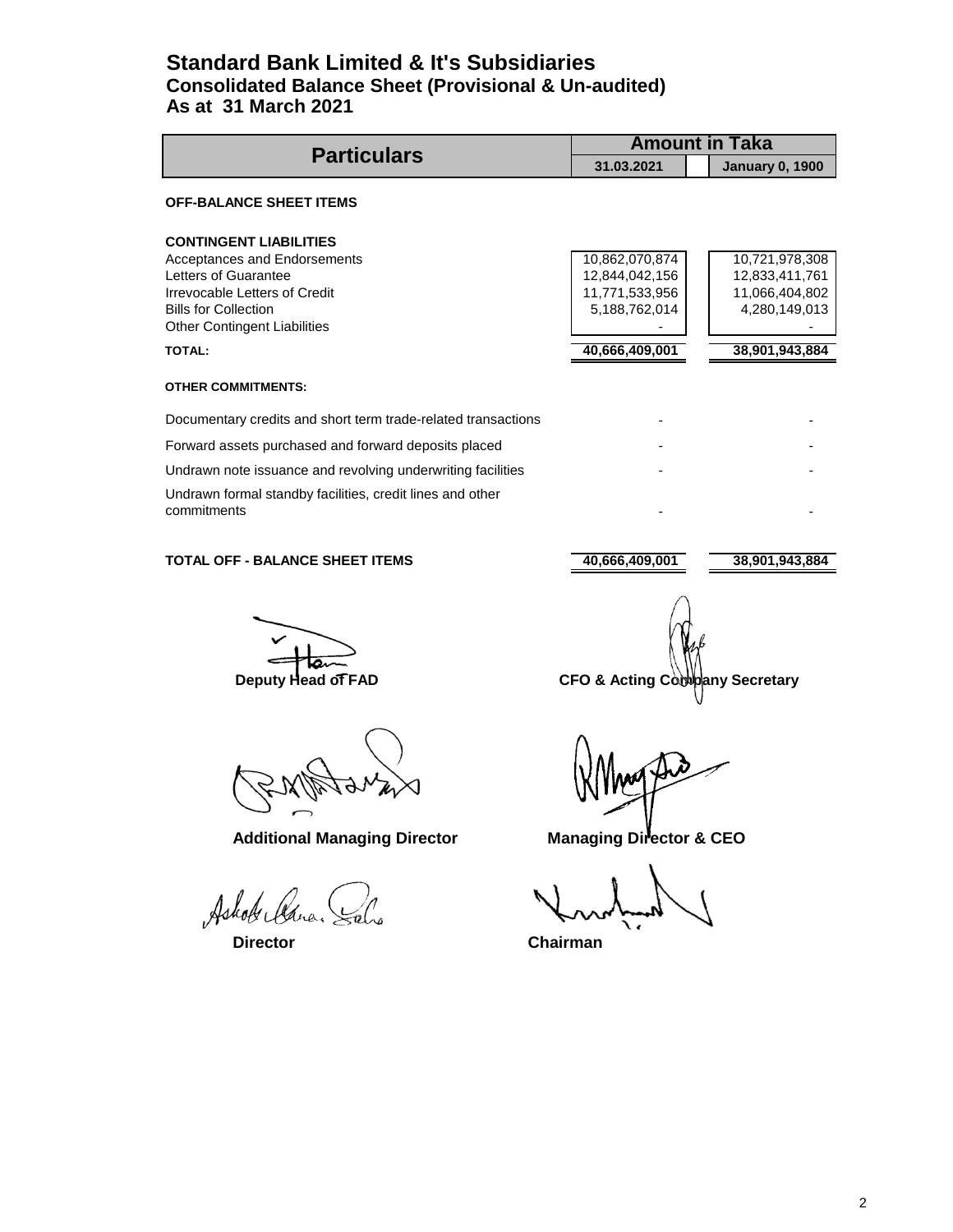### **Standard Bank Limited & It's Subsidiaries Consolidated Profit and Loss Account (Provisional & Un-audited) for the 1st Quarter ended 31 March 2021**

|                                                                                             | <b>Amount in Taka</b>                 |                                       |
|---------------------------------------------------------------------------------------------|---------------------------------------|---------------------------------------|
| <b>Particulars</b>                                                                          | January 2021 to<br><b>March, 2021</b> | January 2020 to<br><b>March, 2020</b> |
| Profit on Investment                                                                        | 3,185,059,532                         | 4,644,456,659                         |
| Profit paid on Deposits & Borrowings etc.                                                   | 2,106,789,849                         | 3,275,408,006                         |
| Net Interest / Profit on Investments                                                        | 1,078,269,683                         | 1,369,048,653                         |
| Income from investments in shares & securities                                              | 52,769,000                            | 369,415,949                           |
| Commission, Exchange Earnings & Brokerage                                                   | 246,694,544                           | 266,363,637                           |
| Other Operating Income                                                                      | 66,213,089                            | 80,170,602                            |
|                                                                                             | 365,676,633                           | 715,950,189                           |
| <b>TOTAL OPERATING INCOME ( A )</b>                                                         | 1,443,946,316                         | 2,084,998,842                         |
| Salary & Allowances                                                                         | 721,277,711                           | 730,516,209                           |
| Rent, Taxes, Insurance, Electricity etc.                                                    | 152,517,135                           | 161,127,021                           |
| Legal Expenses                                                                              | 5,242,429                             | 3,077,230                             |
| Postage, Stamp, Telecommunication etc.                                                      | 4,438,639                             | 5,595,439                             |
| Stationery, Printing, Advertisement etc.<br>Managing Director's salary & fees               | 13,900,379<br>3,225,000               | 14,954,820<br>2,699,194               |
| Directors' Fee & Other benefits                                                             |                                       | 967,836                               |
| <b>Audit Fees</b>                                                                           | 123,195                               | 7,000                                 |
| Charges on loan losses                                                                      |                                       | 20,000,000                            |
| Depreciation and Repair of Bank's Assets                                                    | 86,181,101                            | 87,657,644                            |
| Other Expenses                                                                              | 81,997,006                            | 146,249,509                           |
| <b>TOTAL OPERATING EXPENSES (B)</b>                                                         | 1,068,902,594                         | 1,172,851,901                         |
| Profit / (Loss) Before Provision (C) = $(A - B)$<br><b>Provision for Loans/ investments</b> | 375,043,722                           | 912,146,940                           |
| Specific Provision                                                                          | 29,849,049                            | 185,505,740                           |
| <b>General Provision</b>                                                                    | 10,165,048                            | 11,869,440                            |
| Special General Provision-COVID-19                                                          |                                       |                                       |
| Provision for Start-up Fund                                                                 |                                       |                                       |
| Provision for Off-Balance Sheet items                                                       | 8,558,521                             |                                       |
| Provision for diminution in value of investments                                            | 14,228,829                            | 5,102,454                             |
| Provision for impairment of client margin loan                                              | 11,557,509                            | 6,797,359                             |
| <b>Other Provision</b><br>Total Provision (D)                                               | 74,358,956                            | 209,274,993                           |
| Total Profit / (Loss) before Taxes (E)=( C - D )                                            | 300,684,766                           | 702,871,948                           |
| <b>Provision for Taxation</b>                                                               | 130,025,821                           | 337,918,184                           |
| <b>Current Tax</b>                                                                          | 128,734,163                           | 336,427,525                           |
| Deferred Tax                                                                                | 1,291,658                             | 1,490,658                             |
| Net Profit / (Loss) after Taxation :                                                        | 170,658,944                           | 364,953,764                           |
| Retained earnings brought forward from previous year                                        | 676,732,677                           | 1,004,606,123                         |
| Net Profit available for distribution<br><b>Appropriations:</b>                             | 847,391,622                           | 1,369,559,887                         |
| <b>Statutory Reserve</b>                                                                    | 54,678,490                            | 138,829,240                           |
| Non-controlling interest                                                                    | 2,448                                 | 753                                   |
| General reserve                                                                             |                                       |                                       |
| Dividend<br><b>Retained Earnings carried forward</b>                                        | 792,710,684                           | 1,230,729,894                         |
| <b>Consolidatd Earning per Share (EPS):</b>                                                 | 0.17                                  | 0.36                                  |
|                                                                                             |                                       |                                       |
| Bank Earning per Share (EPS):                                                               | 0.15                                  | 0.36                                  |
|                                                                                             |                                       |                                       |
|                                                                                             |                                       |                                       |
|                                                                                             | CFO& Acting (                         | pany Secretary                        |
|                                                                                             |                                       |                                       |
|                                                                                             |                                       |                                       |
|                                                                                             |                                       |                                       |
| <b>Additional Managing Director</b>                                                         | Managing Director & CEO               |                                       |
| Ashole Clara.                                                                               |                                       |                                       |
|                                                                                             |                                       |                                       |

 **Director Chairman**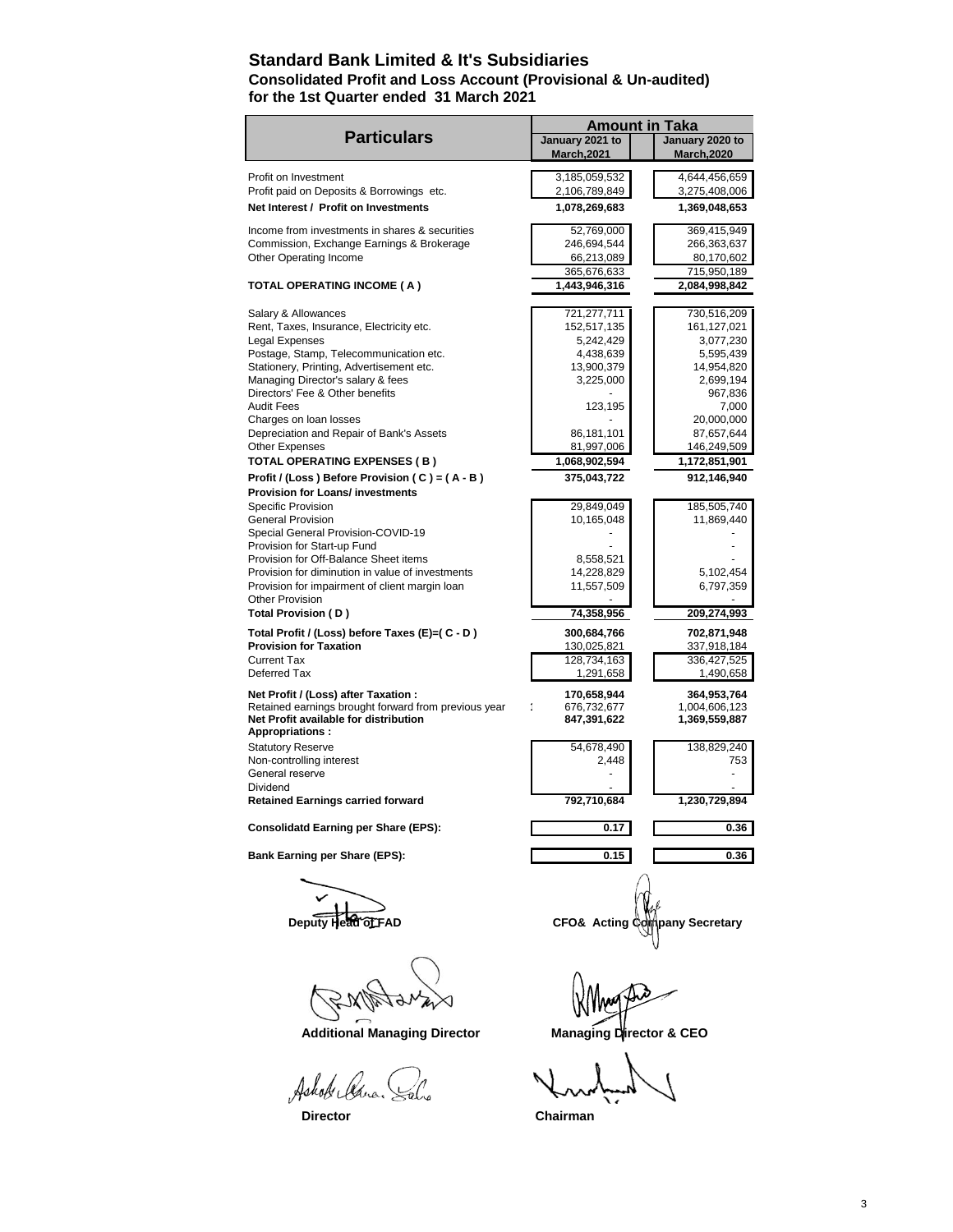### **Standard Bank Limited & It's Subsidiaries Consolidated Cash Flow Statement (Provisional & Un-audited)**

**for the 1st Quarter ended 31 March 2021**

|                                                                      | <b>Amount in Taka</b>                 |                                       |
|----------------------------------------------------------------------|---------------------------------------|---------------------------------------|
| <b>Particulars</b>                                                   | January 2021 to<br><b>March, 2021</b> | January 2020 to<br><b>March, 2020</b> |
| A) CASH FLOWS FROM OPERATING ACTIVITIES                              |                                       |                                       |
| Profit receipts in Cash                                              | 3,221,884,236                         | 4,835,757,520                         |
| Profit payments in Cash                                              | (2,056,388,771)                       | (3,301,084,498)                       |
| Dividend receipts                                                    | 5,454,371                             | 2,835,428                             |
| Fee and commission receipts in Cash                                  | 192,872,901                           | 159,499,858                           |
| Recoveries on loans previously written off                           | 186,931                               | 55,655                                |
| Cash Payments to employees                                           | (724, 502, 711)                       | (733, 215, 403)                       |
| Cash Payments to suppliers                                           | (13,900,379)                          | (14, 954, 820)                        |
| Income taxes paid                                                    | (320, 999, 826)                       | (308, 958, 027)                       |
| Receipts from other operating activities                             | 69,156,935                            | 108,297,996                           |
| Payments for other operating activities                              | (268, 477, 921)                       | (339, 444, 693)                       |
| Cash generated from operating activities before changes in           |                                       |                                       |
| operating assets and liabilities                                     | 105,285,766                           | 408,789,017                           |
| Increase / (Decrease) in operating assets and liabilities            |                                       |                                       |
| Statutory deposits                                                   |                                       |                                       |
| Purchase of trading securities                                       |                                       | 140,056,139                           |
| Loans and advances to other banks                                    |                                       |                                       |
| Loans and advances to customers                                      | (2,878,290,788)                       | 825,914,219                           |
| Other assets                                                         | (281, 470, 776)                       | (536, 963, 645)                       |
| Deposits from other banks                                            | (2,800,000,000)                       | 2,280,000,000                         |
| Deposits from customers                                              | (8,456,013,305)                       | (7, 259, 369, 646)                    |
| Other liabilities account of customers                               |                                       |                                       |
| <b>Trading liabilities</b>                                           | (263, 213, 359)                       | (1,730,745,954)                       |
| Other liabilities                                                    | 5,091,023,472                         | 537,566,670                           |
|                                                                      | (9,587,964,755)                       | (5,743,542,218)                       |
| Net cash flows from operating activities (A)                         | (9,482,678,989)                       | (5,334,753,201)                       |
| B) CASH FLOWS FROM INVESTING ACTIVITIES                              |                                       |                                       |
| Proceeds from sale of non-trading securities                         |                                       |                                       |
| Payments for Purchase of securities                                  |                                       |                                       |
| Purchase of property, plant & equipment                              |                                       | (37, 260, 009)                        |
| Sale of property, plant & equipment                                  |                                       |                                       |
| Purchase / sale of subsidiary                                        |                                       |                                       |
| Net cash flow from investing activities (B)                          |                                       | (37, 260, 009)                        |
| C) CASH FLOWS FROM FINANCING ACTIVITIES                              |                                       |                                       |
| Received from issue of loan capital and debt security                | 1,500,000,000                         |                                       |
| Received for redemption of loan capital and debt security            |                                       |                                       |
| Receipts from issue of ordinary shares                               |                                       |                                       |
| Dividends paid                                                       |                                       |                                       |
| Net cash flow from financing activities (C)                          | 1,500,000,000                         |                                       |
| D) NET INCREASE/(DECREASE) IN CASH AND CASH EQUIVALENTS (A+B+C)      | (7,982,678,989)                       | (5,372,013,209)                       |
| E) EFFECTS OF EXCHANGE RATE CHANGES ON CASH AND CASH EQUIVALENTS     | 53,821,643                            | 106,863,779                           |
| F) CASH AND CASH EQUIVALENTS AT BEGINNING OF THE YEAR                | 36,520,437,528                        | 41,460,855,762                        |
| G) CASH AND CASH EQUIVALENTS AT END OF THE QUARTER (D+E+F)           | 28,591,580,182                        | 36, 195, 706, 331                     |
| CASH AND CASH EQUIVALENTS AT END OF THE QUARTER                      |                                       |                                       |
| Cash in hand (including foreign currencies)                          | 2,047,790,116                         | 2,090,249,184                         |
| Balance with Bangladesh Bank and its agent bank(s)(including foreign |                                       |                                       |
| currencies)                                                          | 10,578,892,505                        | 11,609,282,479                        |
| Balance with other Banks and financial institutions                  | 2,586,233,460                         | 1,173,730,880                         |
| Money at Call and Short Notice                                       |                                       | 612,400,000                           |
| Govt. Security/Reverse repo (Less:Revaluation Reserve on Investment) | 13,376,310,000                        | 20,705,616,488                        |
| Prize Bonds                                                          | 2,354,100                             | 4,427,300                             |
|                                                                      | 28,591,580,181                        | 36,195,706,331                        |
| Net Operating Cash Flows (NOCF) per Share                            | (9.43)                                | (5.30)                                |
|                                                                      |                                       |                                       |

EXPERN ×  $\mathbb{Z}_{\mathcal{V}}$ 

Additional Managing Director **Managing Director & CEO** 

Ashok lears.

**Solution Deputy Head of FAD**<br>Deputy Head of FAD CFO & Acting Company Secretary

Yho

**Director** Chairman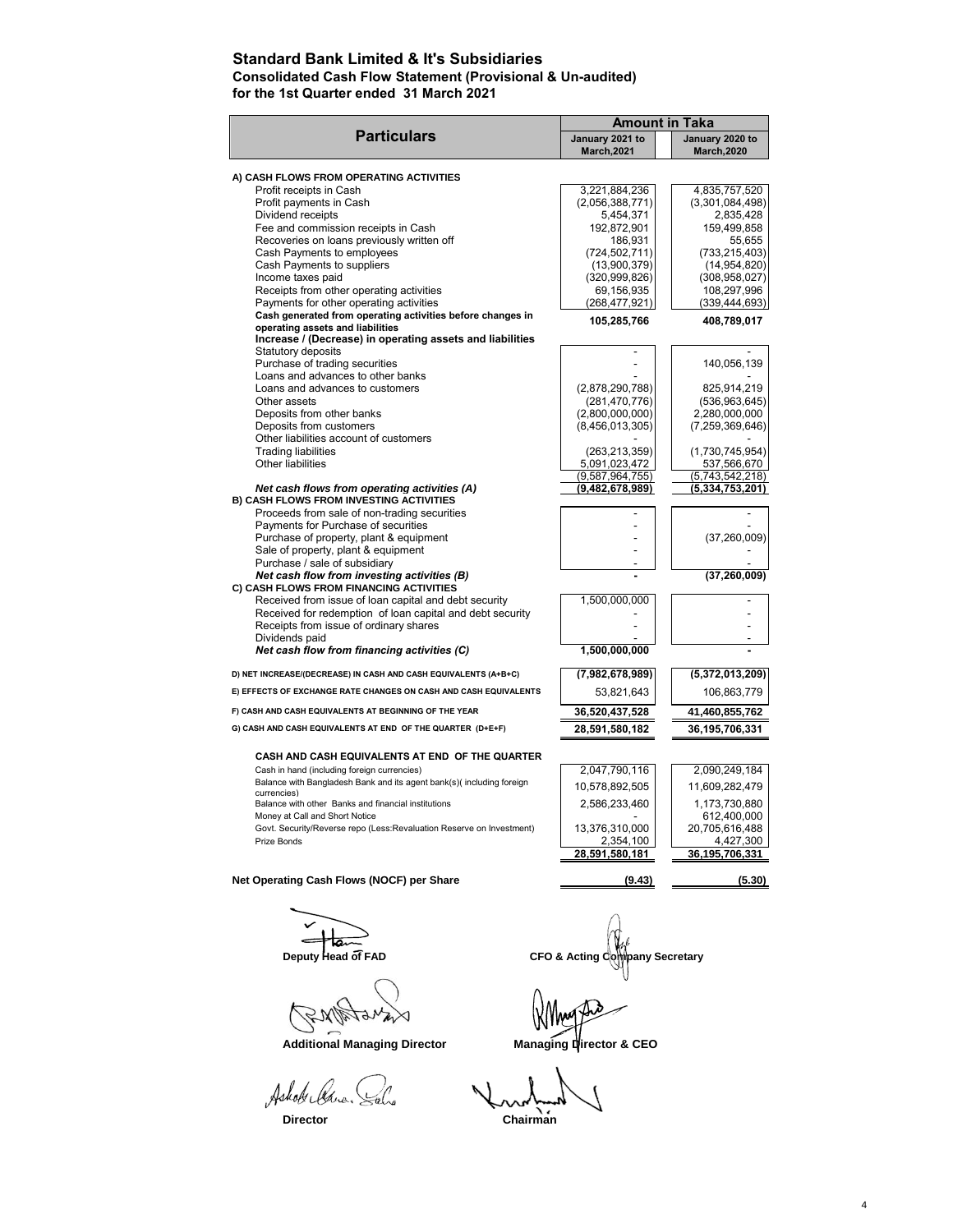## **Standard Bank Limited & It's Subsidiaries**

**Consolidated Statement of Changes in Shareholders' Equity (Provisional & Un-audited) for the 1st Quarter ended 31 March 2021**

|                                                                                                                                       |                 |                                    |                                    |                                                   | (Amount in Taka)                        |                               |
|---------------------------------------------------------------------------------------------------------------------------------------|-----------------|------------------------------------|------------------------------------|---------------------------------------------------|-----------------------------------------|-------------------------------|
| <b>Particulars</b>                                                                                                                    | Paid up Capital | <b>Statutory</b><br><b>Reserve</b> | <b>Minority</b><br><b>Interest</b> | <b>Revaluation</b><br>gain/loss on<br>investments | <b>Profit &amp; Loss</b><br>surplus A/c | <b>Total</b>                  |
| Balance as on 1-1-2021                                                                                                                | 10,059,907,880  | 6,029,256,984                      | 153,790                            | 1,714,358                                         | 674,205,017                             | 16,765,238,029                |
| Prior years adjustement                                                                                                               |                 |                                    |                                    |                                                   |                                         |                               |
| Changes in accounting policy                                                                                                          |                 |                                    |                                    |                                                   |                                         |                               |
| <b>Restated Balance</b><br>Surplus/Deficit on revaluation of properties<br>Adjustment of last year revaluation gain on<br>investments | 10,059,907,880  | 6,029,256,984                      | 153,790                            | 1,714,358<br>(1,714,358)                          | 674,205,017                             | 16,765,238,029<br>(1,714,358) |
| Surplus/Deficit on revaluation of investment<br>Currency translation difference                                                       |                 |                                    |                                    |                                                   | 2,530,108                               | 2,530,108                     |
| Net gains and losses not recongnised in the<br>income statement                                                                       |                 |                                    |                                    |                                                   |                                         |                               |
| Addition during the period                                                                                                            |                 |                                    |                                    |                                                   |                                         |                               |
| Adjustment of last year                                                                                                               |                 |                                    |                                    |                                                   |                                         |                               |
| Net profit for the period                                                                                                             |                 |                                    |                                    |                                                   | 170,658,944                             | 170,658,944                   |
| Dividends (Cash & Bonus shares)                                                                                                       |                 |                                    |                                    |                                                   |                                         |                               |
| Minority Interest                                                                                                                     |                 |                                    | 2,448                              |                                                   | (2, 448)                                |                               |
| <b>Issue of Right Shares</b>                                                                                                          |                 |                                    |                                    |                                                   |                                         |                               |
| Appropriation made during the year                                                                                                    |                 | 54,678,490                         |                                    |                                                   | (54, 678, 490)                          |                               |
| <b>Balance as on 31.03.2021</b>                                                                                                       | 10,059,907,880  | 6,083,935,473                      | 156,238                            |                                                   | 792,713,132                             | 16,936,712,723                |
| <b>Balance as on 31.03.2020</b>                                                                                                       | 9,580,864,650   | 5,716,895,966                      | 152,116                            | 120,330,480                                       | 1,230,730,647                           | 16,648,973,859                |

Additional Managing Director **Managing Director** Managing Director

Ashol Cana

**Deputy Head of FAD**<br>CFO & Acting Company Secretary

 **Director Chairman**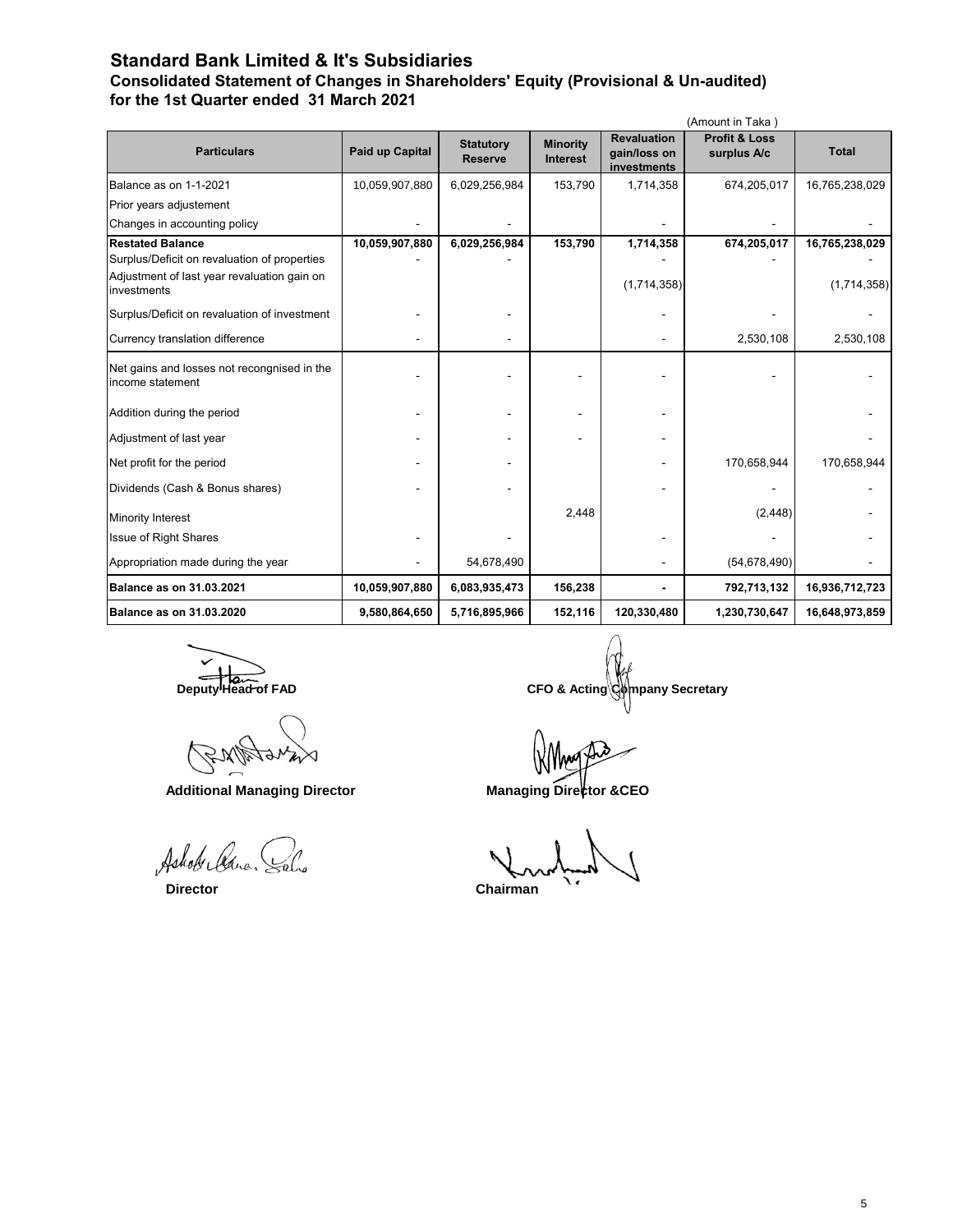## **Standard Bank Limited Balance Sheet-Solo Basis ( Provisional & Un-audited ) As at 31 March 2021**

|                                                                                            | <b>Amount in Taka</b>               |                                  |
|--------------------------------------------------------------------------------------------|-------------------------------------|----------------------------------|
| <b>Particulars</b>                                                                         | 31.03.2021                          | 31.12.2020                       |
| <b>PROPERTY &amp; ASSETS</b>                                                               |                                     |                                  |
| <b>CASH</b>                                                                                | 12,477,847,587                      | 30,686,757,899                   |
| Cash in Hand (including foreign currencies)                                                | 1,898,955,082                       | 1,597,834,977                    |
| Balance with Bangladesh Bank & its agent Bank (including Foreign<br>Currencies)            | 10,578,892,505                      | 29,088,922,922                   |
| <b>BALANCE WITH OTHER</b><br><b>BANKS</b><br><b>AND</b><br><b>FINANCIAL INSTITUTIONS</b>   | 2,311,216,795                       | 1,929,591,527                    |
| In Bangladesh<br>Outside Bangladesh                                                        | 640,091,548<br>1,671,125,247        | 196,958,955<br>1,732,632,572     |
| <b>MONEY AT CALL AND ON SHORT NOTICE</b>                                                   |                                     | 5,000,000                        |
| <b>INVESTMENTS IN SHARES &amp; SECURITIES</b>                                              | 19,355,148,125                      | 9,609,749,434                    |
| Government                                                                                 | 13,378,664,100                      | 3,559,474,650                    |
| Others                                                                                     | 5,976,484,025                       | 6,050,274,784                    |
| <b>INVESTMENTS</b>                                                                         | 162,266,375,559                     | 159,450,205,397                  |
| General investments etc.                                                                   | 160,323,920,094                     | 157,421,223,814                  |
| <b>Bills Purchased and Discounted</b>                                                      | 1,942,455,464                       | 2,028,981,583                    |
| FIXED ASSETS INCLUDING PREMISES, FURNITURE & FIXTURES                                      | 3,852,636,255                       | 3,845,140,563                    |
| <b>OTHER ASSETS</b>                                                                        | 12,735,884,800                      | 12,039,840,163                   |
| <b>NON-BANKING ASSETS</b>                                                                  |                                     |                                  |
| <b>TOTAL ASSETS</b>                                                                        | 212,999,109,121                     | 217,566,284,983                  |
| <b>LIABILITIES &amp; CAPITAL</b>                                                           |                                     |                                  |
| <b>LIABILITIES</b>                                                                         |                                     |                                  |
| Borrowings from other banks, financial Institutions and agents                             | 13,242,874,058                      | 12,006,087,417                   |
| <b>DEPOSITS AND OTHER ACCOUNTS</b>                                                         | 158,431,997,017                     | 169,603,542,780                  |
| Al-Wadeeah Deposits & Other Deposits                                                       | 20,595,056,483                      | 21,032,047,241                   |
| <b>Bills Payable</b>                                                                       | 2,568,066,663                       | 2,648,739,561                    |
| Mudaraba Savings Deposits<br>Mudaraba Short Term Deposits                                  | 18,132,602,462                      | 16,261,413,034<br>10,559,249,429 |
| Mudaraba Term Deposits                                                                     | 11, 155, 233, 623<br>92,262,358,184 | 105,474,904,687                  |
| Mudaraba Deposit Schemes                                                                   | 13,718,679,603                      | 13,627,188,827                   |
| <b>OTHER LIABILITES</b>                                                                    | 24,404,441,293                      | 19,185,184,280                   |
| <b>TOTAL LIABILITIES</b>                                                                   | 196,079,312,368                     | 200,794,814,476                  |
| <b>CAPITAL / SHAREHOLDERS' EQUITY</b>                                                      |                                     |                                  |
| Paid-up Capital                                                                            | 10,059,907,880                      | 10,059,907,880                   |
| <b>Statutory Reserve</b>                                                                   | 6,083,935,473                       | 6,029,256,984                    |
| General Reserve                                                                            |                                     |                                  |
| Revaluation Reserve on Investment<br>Surplus in Profit and Loss Account/ Retained earnings | 775,953,400                         | 1,714,358<br>680,591,284         |
| <b>TOTAL SHAREHOLDERS' EQUITY</b>                                                          | 16,919,796,753                      | 16,771,470,506                   |
| TOTAL LIABILITIES & SHAREHOLDERS' EQUITY                                                   | 212,999,109,121                     | 217,566,284,982                  |
|                                                                                            |                                     |                                  |
| Net Asset Value (NAV) per share                                                            | 16.82                               | 17.18                            |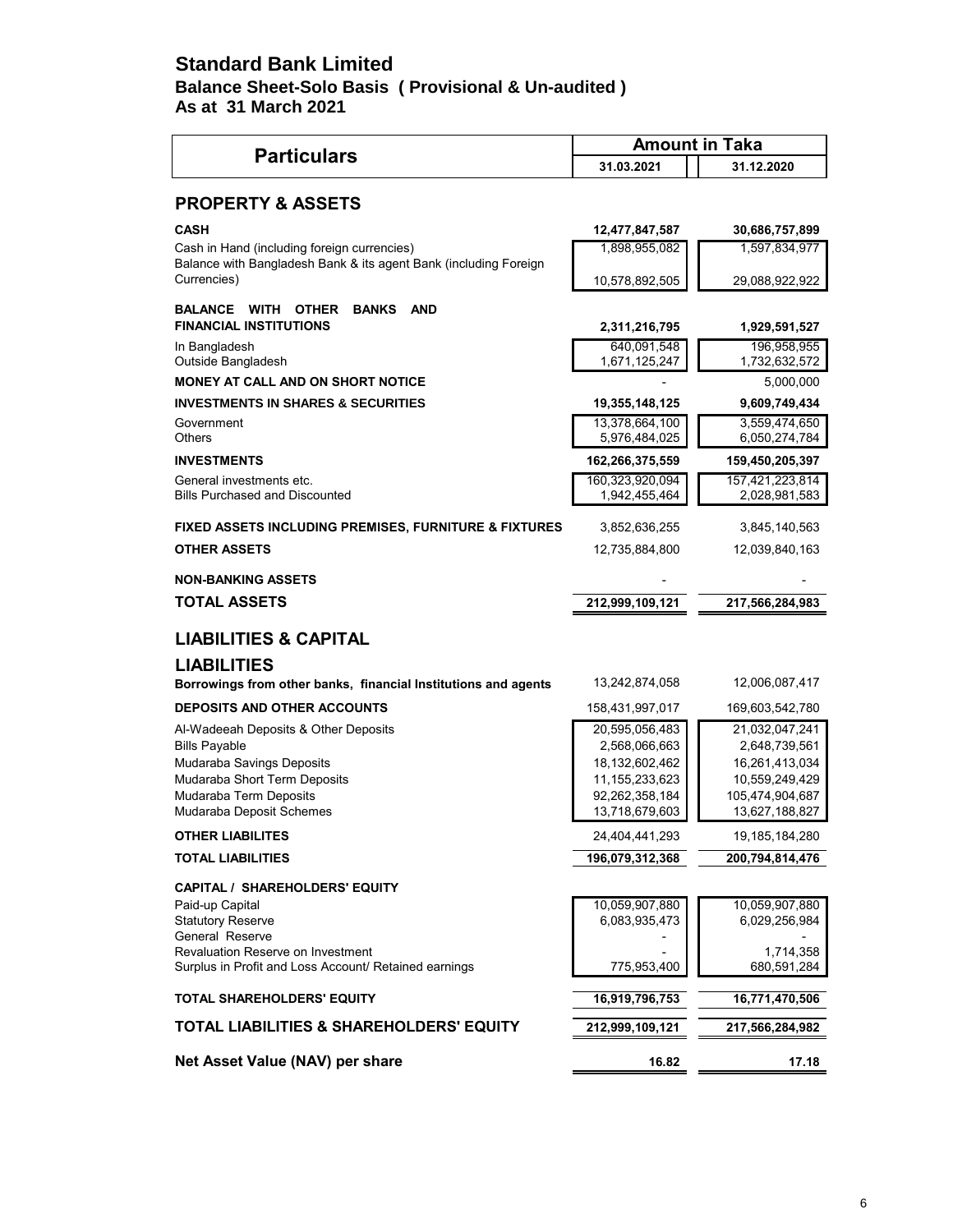## **Standard Bank Limited As at 31 March 2021 Balance Sheet-Solo Basis ( Provisional & Un-audited )**

| <b>Particulars</b>                                                       | <b>Amount in Taka</b> |                        |  |
|--------------------------------------------------------------------------|-----------------------|------------------------|--|
|                                                                          | 31.03.2021            | <b>January 0, 1900</b> |  |
| <b>OFF-BALANCE SHEET ITEMS</b>                                           |                       |                        |  |
| <b>CONTINGENT LIABILITIES</b>                                            |                       |                        |  |
| Acceptances and Endorsements                                             | 10,862,070,874        | 10,721,978,308         |  |
| Letters of Guarantee                                                     | 12,844,042,156        | 12,833,411,761         |  |
| Irrevocable Letters of Credit                                            | 11,771,533,956        | 11,066,404,802         |  |
| <b>Bills for Collection</b>                                              | 5,188,762,014         | 4,280,149,013          |  |
| <b>Other Contingent Liabilities</b>                                      |                       |                        |  |
| <b>TOTAL:</b>                                                            | 40,666,409,001        | 38,901,943,884         |  |
| <b>OTHER COMMITMENTS:</b>                                                |                       |                        |  |
| Documentary credits and short term trade-related transactions            |                       |                        |  |
| Forward assets purchased and forward deposits placed                     |                       |                        |  |
| Undrawn note issuance and revolving underwriting facilities              |                       |                        |  |
| Undrawn formal standby facilities, credit lines and other<br>commitments |                       |                        |  |

### **TOTAL OFF - BALANCE SHEET ITEMS** 40,666,409,001 38,901,943,884

Additional Managing Director **Managing Pirector & CEO** 

Ashot Cana. 'N

**Deputy Head of FAD** CFO& Acting Company Secretary

 **Director Chairman**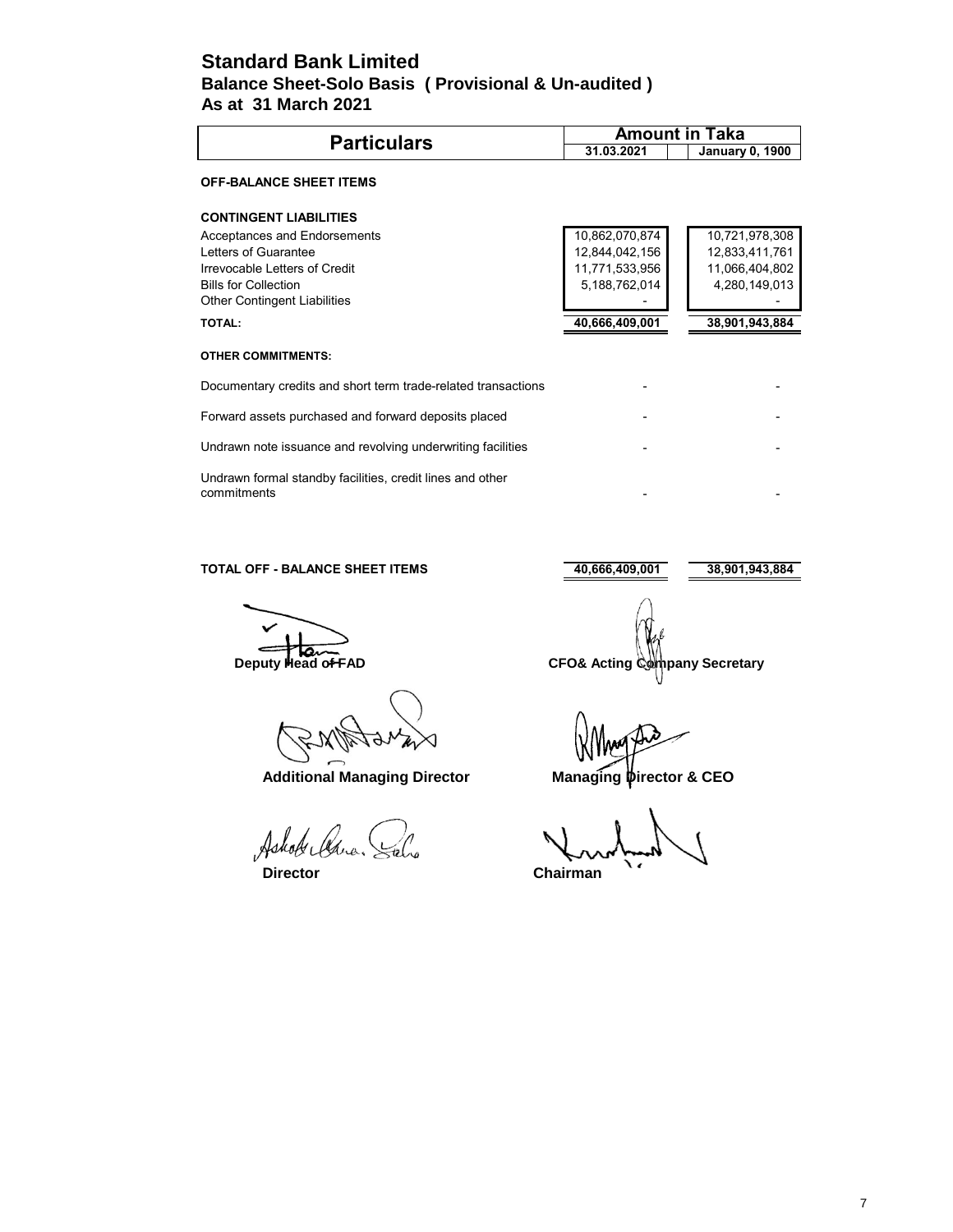## **Standard Bank Limited**

## **Profit and Loss Account-Solo Basis (Un-audited & Provisional) for the 1st Quarter ended 31 March 2021**

|                                                                   | <b>Amount in Taka</b>                 |                                       |
|-------------------------------------------------------------------|---------------------------------------|---------------------------------------|
| <b>Particulars</b>                                                | January 2021 to<br><b>March, 2021</b> | January 2020 to<br><b>March, 2020</b> |
|                                                                   |                                       |                                       |
| Profit on Investment                                              | 3,181,186,416                         | 4,643,404,989                         |
| Profit paid on Deposits & Borrowings etc.                         | 2,106,789,849                         | 3,274,788,212                         |
| Net Interest / Net Profit on Investments                          | 1,074,396,567                         | 1,368,616,777                         |
| Income from investments in shares & securities                    | 29,767,001                            | 348,271,126                           |
| Commission, Exchange Earnings & Brokerage                         | 177,284,777                           | 225,758,094                           |
| Other Operating Income                                            | 61,670,035                            | 77,973,376                            |
|                                                                   | 268,721,812                           | 652,002,596                           |
| TOTAL OPERATING INCOME ( A )                                      | 1,343,118,379                         | 2,020,619,373                         |
| Salary & Allowances                                               | 701,715,631                           | 715,350,890                           |
| Rent, Taxes, Insurance, Electricity etc.                          | 140,059,550                           | 150,944,790                           |
| Legal Expenses                                                    | 3,758,823                             | 2,603,917                             |
| Postage, Stamp, Telecommunication etc.                            | 3,896,650                             | 4,845,538                             |
| Stationery, Printing, Advertisement etc.                          | 13,038,763                            | 13,746,641                            |
| Managing Director's salary & fees                                 | 3,225,000                             | 2,699,194                             |
| Directors' Fee & Other benefits                                   |                                       | 757,072                               |
| Audit Fees                                                        |                                       | 7,000                                 |
| Charges on loan losses                                            |                                       | 20,000,000                            |
| Depreciation and Repair of Bank's Assets                          | 84,206,256                            | 86,126,804                            |
| <b>Other Expenses</b>                                             | 71,252,639                            | 132,016,149                           |
| TOTAL OPERATING EXPENSES (B)                                      | 1,021,153,312                         | 1,129,097,995                         |
| Profit / (Loss) Before Provision (C) = (A - B)                    | 321,965,067                           | 891,521,378                           |
| <b>Provision for Loans / Investments</b>                          |                                       |                                       |
| Specific Provision                                                | 29,849,049                            | 185,505,740                           |
| <b>General Provision</b>                                          | 10,165,048                            | 11,869,440                            |
| Special General Provision-COVID-19<br>Provision for Start-up Fund |                                       |                                       |
| Provision for Off-Balance Sheet items                             | 8,558,521                             |                                       |
| Provision for diminution in value of investments                  |                                       |                                       |
| <b>Other Provision</b>                                            |                                       |                                       |
| Total Provision (D)                                               | 48,572,618                            | 197,375,180                           |
| Total Profit / (Loss) before Taxes (E)=( C - D )                  | 273,392,449                           | 694,146,198                           |
| <b>Provision for Taxation</b>                                     | 123,351,843                           | 332,914,934                           |
| Current Tax                                                       | 122,060,185                           | 331,424,276                           |
| Deferred Tax                                                      | 1,291,658                             | 1,490,658                             |
| Net Profit / (Loss) after Taxation :                              | 150,040,605                           | 361,231,264                           |
| Retained earnings brought forward                                 | 680,591,284                           | 109,996,927                           |
| Net Profit available for distribution<br><b>Appropriations:</b>   | 830,631,890                           | 471,228,191                           |
| <b>Statutory Reserve</b>                                          | 54,678,490                            | 138,829,240                           |
| General reserve                                                   |                                       |                                       |
| Dividend                                                          |                                       |                                       |
| <b>Retained Earnings carried forward</b>                          | 775,953,400                           | 332,398,952                           |
| Earning Per Share (EPS):                                          | 0.15                                  | 0.36                                  |
|                                                                   |                                       |                                       |
|                                                                   |                                       |                                       |

**N/P** 197 ◁ The

Ashok Clana.

**Deputy Head of FAD CFO & Acting Company Secretary** 

Additional Managing Director Managing Director **Managing Director** & CEO

**Director** Chairman<sup>n</sup>

8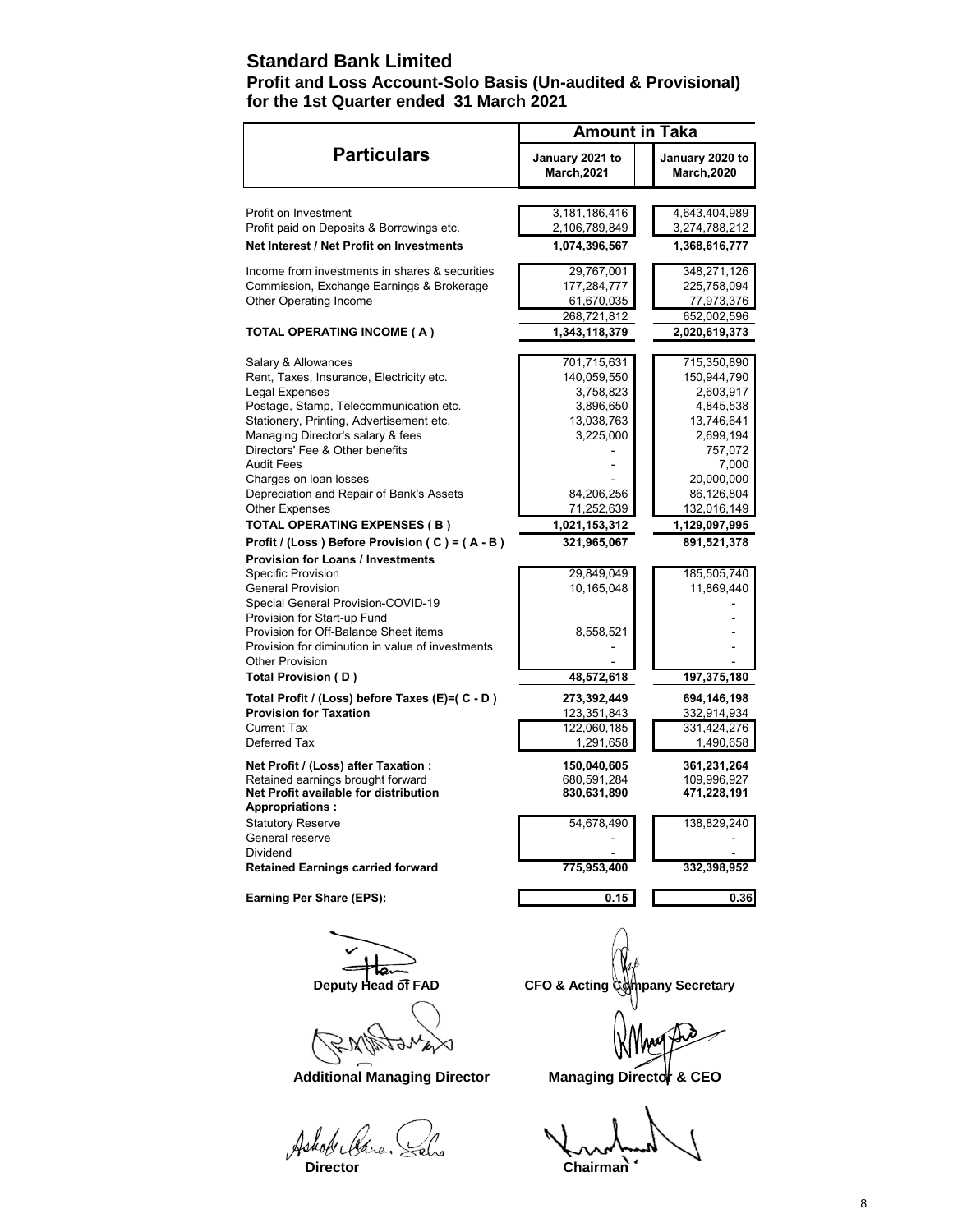## **Standard Bank Limited**

#### **Cash Flow Statement (Provisional & Un-audited) for the 1st Quarter ended 31 March 2021**

|                                                                                       | <b>Amount in Taka</b>                 |                                       |
|---------------------------------------------------------------------------------------|---------------------------------------|---------------------------------------|
| <b>Particulars</b>                                                                    | January 2021 to<br><b>March, 2021</b> | January 2020 to<br><b>March, 2020</b> |
| A) CASH FLOW FROM OPERATING ACTIVITIES                                                |                                       |                                       |
| Profit receipts in Cash                                                               | 3,195,009,120                         | 4,813,561,026                         |
| Profit payments in Cash                                                               | (2,056,388,771)                       | (3,300,464,704)                       |
| Dividend receipts                                                                     | 5,454,371                             | 2,835,428                             |
| Fee and commission receipts in Cash                                                   | 123,463,134                           | 118,894,315                           |
| Recoveries on loans previously written off                                            | 186,931                               | 55,655                                |
| Cash Payments to employees                                                            | (704, 940, 631)                       | (718,050,084)                         |
| Cash Payments to suppliers                                                            | (13,038,763)                          | (13,746,641)                          |
| Income taxes paid                                                                     | (302, 363, 449)                       | (308, 034, 158)                       |
| Receipts from other operating activities                                              | 64.613.881                            | 106,100,770                           |
| Payments for other operating activities                                               | (282, 620, 885)                       | (311,066,870)                         |
| Cash generated from operating activities before changes in                            | 29,374,939                            | 390,084,738                           |
| operating assets and liabilities                                                      |                                       |                                       |
| Increase / (Decrease) in operating assets and liabilities                             |                                       |                                       |
| Statutory deposits                                                                    |                                       |                                       |
| Purchase of trading securities                                                        | 73,790,759                            | 108,988,849                           |
| Loans and advances to other banks                                                     |                                       |                                       |
| Loans and advances to customers                                                       | (2,816,170,162)                       | 833,589,007                           |
| Other assets                                                                          | (393, 681, 188)                       | (498, 770, 946)                       |
| Deposits from other banks                                                             | (2,800,000,000)                       | 2,280,000,000                         |
| Deposits from customers                                                               | (8,421,946,841)                       | (7, 260, 616, 097)                    |
| Other liabilities account of customers                                                |                                       |                                       |
| <b>Trading liabilities</b>                                                            | (263, 213, 359)                       | (1,716,604,463)                       |
| Other liabilities                                                                     | 5,034,778,408                         | 524,749,223                           |
|                                                                                       | (9,586,442,382)                       | (5,728,664,427)                       |
| Net cash flow from operating activities (A)                                           | (9, 557, 067, 443)                    | (5,338,579,689)                       |
| <b>B) CASH FLOW FROM INVESTING ACTIVITIES</b>                                         |                                       |                                       |
| Proceeds from sale of non-trading securities                                          |                                       |                                       |
| Payments for Purchase of securities                                                   |                                       |                                       |
| Purchase of property, plant & equipment                                               | (7, 495, 693)                         | (37, 675, 088)                        |
| Sale of property, plant & equipment                                                   |                                       |                                       |
| Purchase / sale of subsidiary                                                         |                                       |                                       |
| Net cash flow from investing activities (B)                                           | (7, 495, 693)                         | (37,675,088)                          |
| C) CASH FLOW FROM FINANCING ACTIVITIES                                                |                                       |                                       |
| Received from issue of loan capital and debt security                                 | 1,500,000,000                         |                                       |
| Payments for redemption of loan capital and debt security                             |                                       |                                       |
| Receipts from issue of ordinary shares                                                |                                       |                                       |
| Dividends paid                                                                        |                                       |                                       |
| Net Cash flow from financing activities (C)                                           | 1,500,000,000                         |                                       |
| D) NET INCREASE/(DECREASE) IN CASH AND CASH EQUIVALENTS (A+B+C)                       | (8,064,563,136)                       | (5,376,254,777)                       |
| E) EFFECTS OF EXCHANGE RATE CHANGES ON CASH AND CASH EQUIVALENTS                      | 53,821,643                            | 106,863,779                           |
| F) CASH AND CASH EQUIVALENTS AT BEGINNING OF THE YEAR                                 | 36,180,824,075                        | 41,339,891,146                        |
| G) CASH AND CASH EQUIVALENTS AT END OF THE YEAR (D+E+F)                               | 28,170,082,581                        | 36,070,500,148                        |
| CASH AND CASH EQUIVALENTS AT END OF THE YEAR                                          |                                       |                                       |
| Cash in hand (including foreign currencies)                                           |                                       |                                       |
| Balance with Bangladesh Bank and its agent bank(s)(including foreign                  | 1,898,955,082                         | 2,025,657,639                         |
| currencies)                                                                           | 10,578,892,505                        | 11,609,282,479                        |
| Balance with other Banks and financial institutions<br>Money at Call and Short Notice | 2,311,216,795                         | 992,785,762<br>612,400,000            |
| Govt. Security/Reverse repo (Less:Revaluation Reserve on Investment)                  | 13,378,664,100                        | 20,825,946,968                        |
| Prize Bonds                                                                           | 2,354,100<br>28,170,082,582           | 4,427,300<br>36,070,500,148           |
| Net Operating Cash Flows (NOCF) per Share                                             |                                       |                                       |
|                                                                                       | (9.50)                                | (5.31)                                |
|                                                                                       |                                       |                                       |
|                                                                                       |                                       |                                       |
| Deputy Head of FAD                                                                    | CFO& Acting                           | <b>փmpany Secretary</b>               |
|                                                                                       |                                       |                                       |
|                                                                                       |                                       |                                       |

Ashot Cana. Sals

 **Additional Managing Director Managing Director & CEO**

 $\sqrt{}$  $\overline{\mathcal{L}}$ 

**Director** Chairman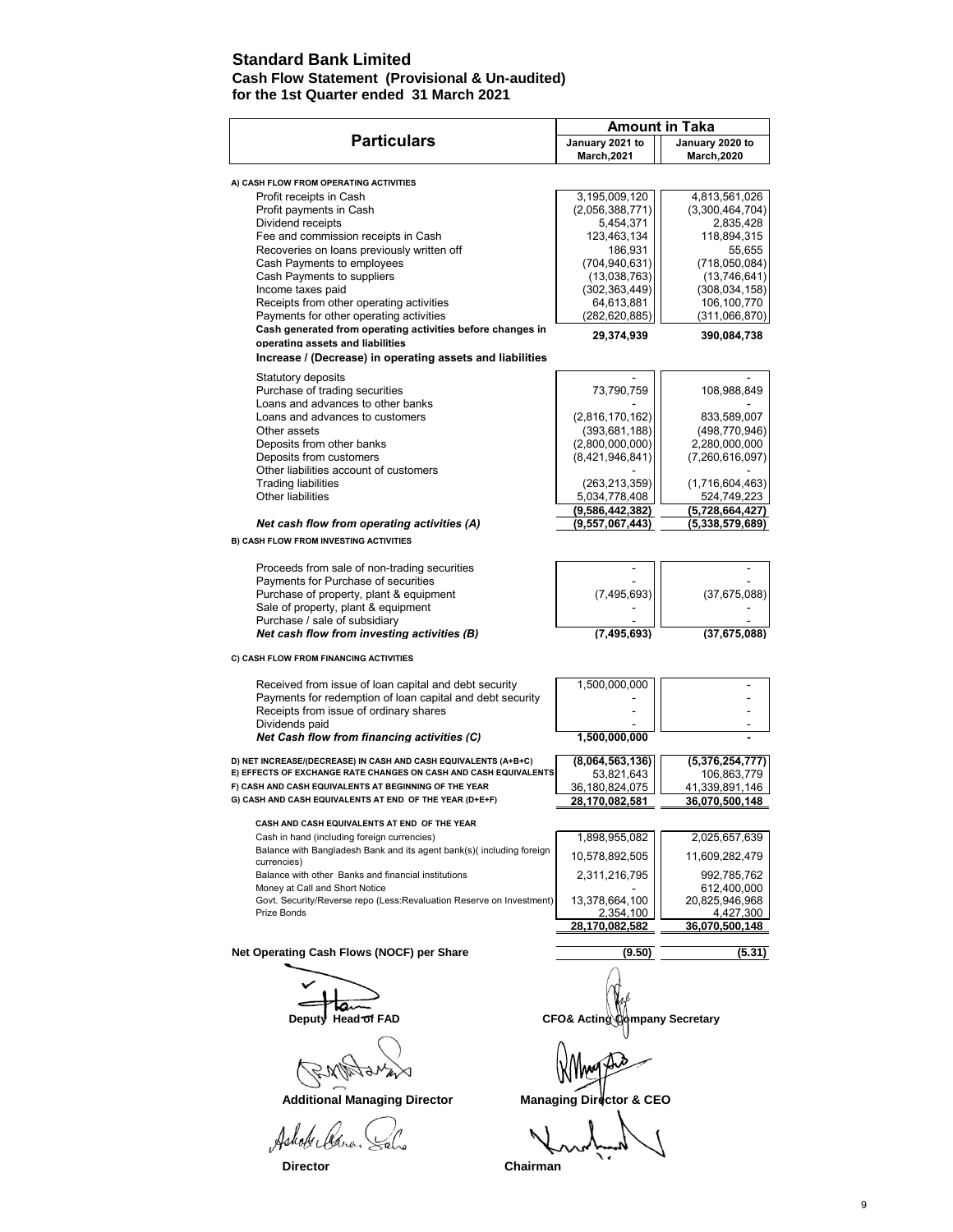## **Standard Bank Limited Statement of Changes in Shareholders' Equity (Provisional & Un-audited) for the 1st Quarter ended 31 March 2021**

| (Amount in Taka)                                                |                 |                                    |                           |                                                   |                                         |                |
|-----------------------------------------------------------------|-----------------|------------------------------------|---------------------------|---------------------------------------------------|-----------------------------------------|----------------|
| <b>Particulars</b>                                              | Paid up Capital | <b>Statutory</b><br><b>Reserve</b> | General<br><b>Reserve</b> | <b>Revaluation</b><br>gain/loss on<br>investments | <b>Profit &amp; Loss</b><br>surplus A/c | <b>Total</b>   |
| Balance as on 1-1-2021                                          | 10,059,907,880  | 6,029,256,984                      |                           | 1,714,358                                         | 680,591,284                             | 16,771,470,506 |
| Changes in accounting policy                                    |                 |                                    |                           |                                                   |                                         |                |
| <b>Restated Balance</b>                                         | 10,059,907,880  | 6,029,256,984                      |                           | 1,714,358                                         | 680,591,284                             | 16,771,470,506 |
| Surplus/Deficit on revaluation of properties                    |                 |                                    |                           |                                                   |                                         |                |
| Adjustment of last year revaluation gain on investments         |                 |                                    |                           | (1,714,358)                                       |                                         | (1,714,358)    |
| Surplus/Deficit on revaluation of investment                    |                 |                                    |                           |                                                   |                                         |                |
| Currency translation difference                                 |                 |                                    |                           |                                                   |                                         |                |
| Net gains and losses not recongnised in the income<br>statement |                 |                                    |                           |                                                   |                                         |                |
| Adjustment of last year                                         |                 |                                    |                           |                                                   |                                         |                |
| Net profit for the period                                       |                 |                                    |                           |                                                   | 150,040,605                             | 150,040,605    |
| Dividends from SBL Capital Management Ltd                       |                 |                                    |                           |                                                   |                                         |                |
| Dividends from SBL Securities Ltd                               |                 |                                    |                           |                                                   |                                         |                |
| Dividends (Cash & Bonus shares)                                 |                 |                                    |                           |                                                   |                                         |                |
| Issue of Right Shares                                           |                 |                                    |                           |                                                   |                                         |                |
| Appropriation made during the year                              |                 | 54,678,490                         |                           |                                                   | (54, 678, 490)                          |                |
| Balance as on 31.03.2021                                        | 10,059,907,880  | 6,083,935,473                      |                           |                                                   | 775,953,400                             | 16,919,796,753 |
| Balance as on 31.03.2020                                        | 9,580,864,650   | 5,716,895,966                      |                           | 120,330,480                                       | 1,270,267,205                           | 16,688,358,301 |

Additional Managing Director **Managing Director** Managing Director & CEO

Ashok led

**Deputy Head of FAD** CFO & Acting Company Secretary

 **Director Chairman**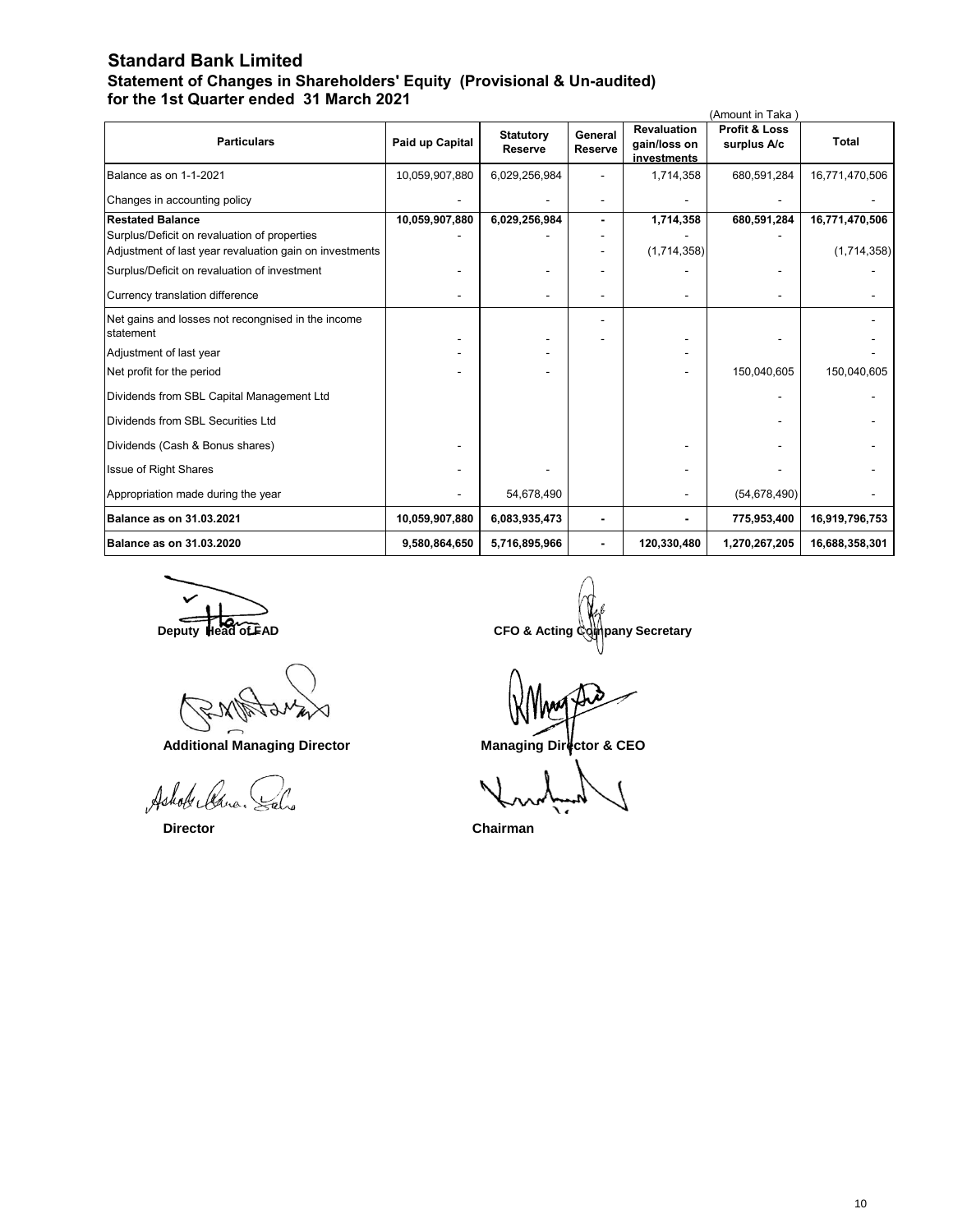## **Standard Bank Limited**

#### **Notes to the Financial Statements (Provisional & Un-audited) for the 1st Quarter ended 31 March 2021**

#### **1. LEGAL STATUS AND NATURE OF THE COMPANY**

Standard Bank Limited was incorporated in Bangladesh as a Public Limited Company with limited liability under the Companies Act, 1994 on 11th May 1999 and commenced commercial operation on 3<sup>rd</sup> June 1999. The Bank went for the public issue of shares in 2003 and its shares are listed with Dhaka Stock Exchange and Chittagong Stock Exchange.Now it has 138 Branches all over Bangladesh.

The commercial banking activities of the Bank encompass a wide range of services including accepting deposits , making loans, discounting bills, conducting money transfer and foreign exchange transactions and performing other related services such as safe keeping, collections, issuing guarantees, acceptances and letters of credit.

#### **a) Conventional Banking:**

The principal activities of the bank are to provide all kinds of commercial banking services to its customers through its branches & SME Centers.

#### **b) Islamic Banking:**

The Bank operates Islamic banking in two branches designated for this purpose in complying with the rules of islamic shariah.A separate balance sheet , income statement as recommended by the Central Shariah Board for Islamic Banking in Bangladesh.

#### **c) Off-Shore Banking Unit (OBU)**

The Bank obtained Off-shore Banking Unit Permission vide Letter No. BRPD (P-3)744(110)/2010-839 dated June 11, 2010 and commenced operation on June 23, 2015. The Off-shore Banking Unit is governed under the rules and guidelines of Bangladesh Bank. The principal activities of the Unit are to provide all kinds of commercial banking services to its customers in foreign currencies approved by the Bangladesh Bank.

#### 1 **Subsidiary Companies**

#### 1. **SBL Capital Management Ltd(SCML):**

The Bank obtained permission to embark upon Merchant banking from the Bangladesh Securities and Exchange Commission(SEC) vide its certificate no. SEC/Reg/MB/SUB/13/2010/529 dated January 05 ,2011Under the Securities and Exchange Commission Act,1993. The main objectives of the Company are to carry out the business of full fledged merchant banking activities like issue management, portfolio management, underwriting, corporate advisory services etc

#### 1. Standard Excahnge Company (UK) Limited

Bangladesh Bank vide their letter No.BRPD(M) 204/15/2009-18 Dated 15<sup>th</sup> February 2009 has accorded approval to the bank for opening a fully owned subsidiary company in the name and style of Standard Excahnge company (UK) Limited. The company was incorporated 19th June,2009 under the Companies Act 2006 of UK with the registration number 06851946 as private company limited by shares. The registered office is located at 101 whitechapel Road London. The main activities of the exchange house are to carry on the remittance business and to undertake and participate in transactions, activities and operation commonly carried on or undertaken by remittance and exchange houses. .

#### 1. Standard Co (USA) Inc.DBA : Standard Express:

Bangladesh Bank vide their letter No. BRPD(M) 204/15/2009-116 Dated  $27<sup>th</sup>$  October 2009 has accorded approval to the bank for opening a fully owned subsidiary company in the name and style of Standard Co (USA) Inc.DBA : Standard Express, in short we presented "Standard Express (USA) Ltd.The company was incorporated 1<sup>st</sup> February,2010 with the registration number 27-2118554 as private company limited by shares. The registered office is located at 37-22 73rd street #2B Jackson heights, New York. The main activities of the exchange house are to carry on the remittance business and to undertake and participate in transactions, activities and operation commonly carried on or undertaken by remittance and exchange houses. .

#### **1. Standard Bank Securities Limited**

Standard Bank Securities Limited was incorporated on November,22,2012 as a public limited company under the Companies Act 1994 vide certificate of incorporation no. C-105725/12.Standard Bank Securities Limited become member of Dhaka Stock Exchange Limited for brokerage transaction.Standard Bank Securities Limited commenced its operation from 21 June,2013. The main objectives of the company is to carry on the business of stock broker /stock dealer and other related business in connection with the dealing of listed securities . Other obectives of the company are to buy,sell, hold or otherwise acquire or invest the capital of the company in shares,stocks and fixed income securities etc.

#### **2 SIGNIFICANT ACCOUNTING POLICIES Basis of Preparation for Financial Statements**

The Financial statements of the Bank are made upto  $31<sup>st</sup>$  March 2021 and are prepared under the historical cost convention and in accordance with the "First Schedule (Sec-38) of the Bank Companies Act, 1991, BRPD Circular # 14 dated 25 June 2003, other Bangladesh Bank Circulars, International Accounting Standards and International Financial Reporting Standards adopted by the Institute of Chartered Accountants of Bangladesh, Companies Act, 1994, the Securities and Exchange Rules 1987, Dhaka & Chittagong Stock Exchange Listing Regulations and other laws and rules applicable in Bangladesh.In case of the requirement of

Bangladesh Bank differs with those of IAS/IFRS , the requirement of Bangladesh Bank have been applied"

#### **2.1 Basis of Consolidation :**

The consolidated financial statements include the financial statements of standard Bank Limited, Islamic banking window, and its subsidiaries SBL Capital management Ltd,Standard Bank Securities Ltd,Standard Exchange Company (UK) Ltd and Standard Co (USA) Inc.DBA : Standard Express made up to the end of the financial year. A Banking software system "Stelar" consolidated all transactions of branches as well as head office and produces consolidated balance sheet and Profit & loss Account . These consolidated records are maintained at the Head office of the Bank based on which these financial statements have been prepared.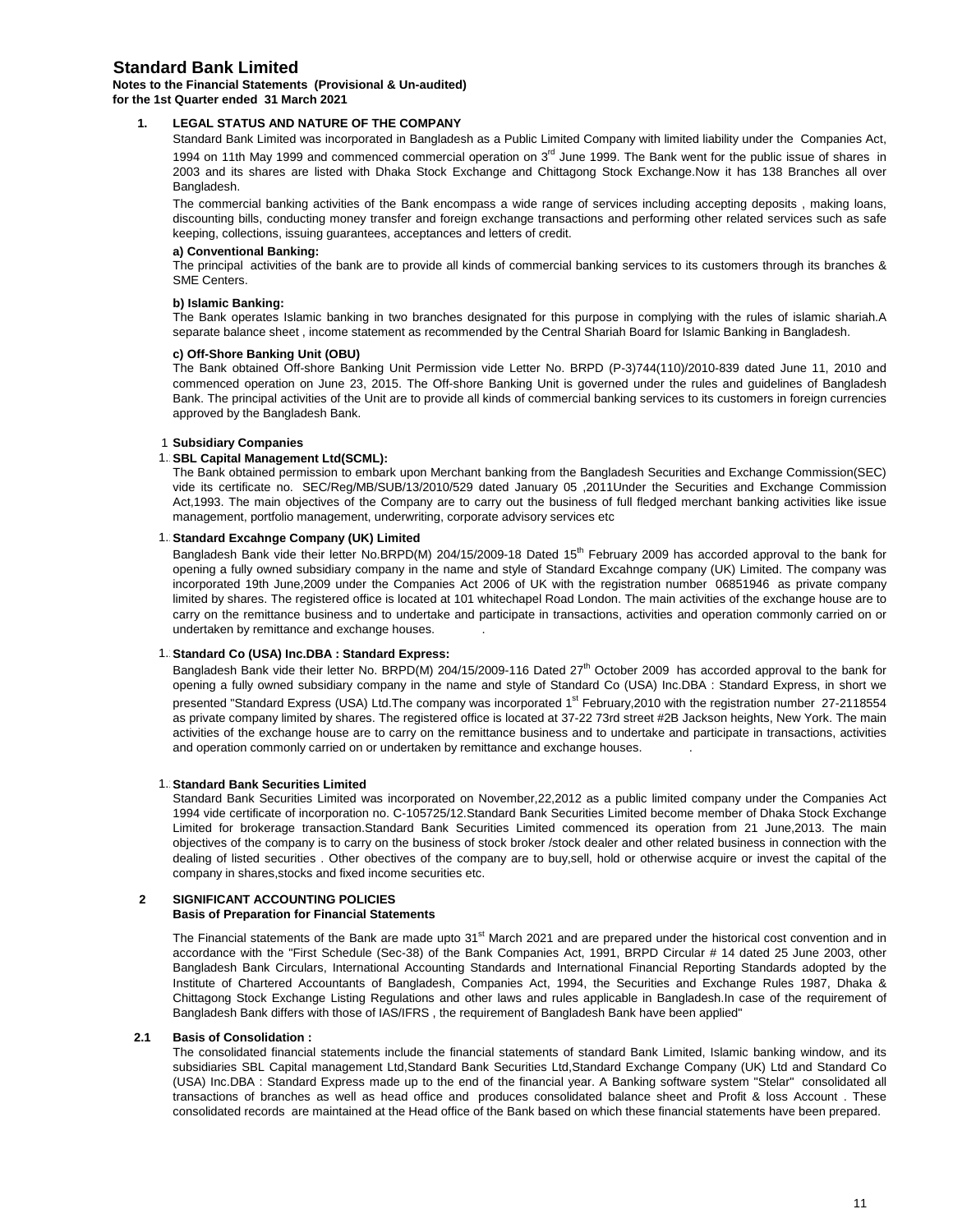The consolidated financial statements have been prepared in accordance with International Accounting standard 27: consolidated and separate financial statements , IAS-34 "Interim Financial Reporting" and Rules 13 of the Securities and Exchange Rules 1987 . The consolidated financial statements have been prepared to a common reporting period ending in 31st March 2021.

#### **2.2 Statement of Cash flows**

Statement of cash flows is prepared by using the 'Direct Method' in accordance with BAS 7 "Statement of Cash Flows" and under the guidance of Bangladesh Bank BRPD Circular No. 14 dated 25.06.2003 & BRPD Circular No. 15 dated 09.11.2009 whereby gross cash receipts and gross cash payments on Operating Activities, Investing Activities and Financing Activities have been recognized. Cash and Cash Equivalents comprise short term, highly liquid investments that are readily convertible and are subject to an insignificant risk to changes in value.

#### **2.3 Reporting Period**

These financial statements cover from January 01 to March 31, 2021.

#### **2.4 Statement of Changes in Equity**

Statement of changes in Equity has been prepared in accordance with BAS 1 "Presentation of Financial Statements" and under the guidance of Bangladesh Bank BRPD Circular No. 14 dated 25.06.2003 & BRPD Circular No. 15 dated 09.11.2009

#### **2.05 Provisions for Loans and Advance**

Provision for Loans and Advance have been made as per directives of Bangladesh Bank issued from time to time.

#### **2.06 Provisions for Investment**

Provisions for diminution in value of investment is made for loss arising on diminution value of investment in quoted shares.

#### **2.07 Provisions for off balance sheet exposures**

Off-balance sheet items have been disclosed under contingent liabilities and other commitments according to Bangladesh Bank guidelines. Bank maintained provision against off-balance sheet exposures as per BRPD Circular no.14, dated 23 September 2012 & BRPD Circular No. 07, dated 21 June 2018 .

#### **2.08 Provision for Taxation**

The company is a publicly traded company as per the Incme Tax Ordinance 1984. Provision for Current Income Tax has been made at the existing rate of 37.50% as prescribed in Finance Act 2019 of the accounting profit made by the Bank after considering some of the Taxable add backs of income and disallowances of expenditures.

| Provision for current tax made during the period | 31.03.21      | 31.03.20      |
|--------------------------------------------------|---------------|---------------|
| Income tax @ 37.50% on taxable profit (A)        | 120,969,311   | 1,196,469,509 |
| Add: Income tax @ 20% on dividend income         | 1,090,874     | 2,084,524     |
| Capital Gain on Share @ 10%                      |               |               |
| Capital Gain on sale of Fixed Assets (15%)       |               |               |
| Capital Gain on Govt. securities (0%)            |               |               |
| <b>Estimated provision required</b>              | 122,060,185   | 1,198,554,033 |
|                                                  | 0             | $\Omega$      |
| <b>Consolidated Provision for Taxation</b>       |               |               |
| Standard Bank Limited (note-12.7)                | 122,060,185   | 1,198,554,033 |
| SBL Capital Mgt. Ltd.                            | 3,232,069     | 31,950,222    |
| <b>SBL Securities Ltd.</b>                       | 3,441,909     | 10,243,380    |
|                                                  | 128,734,164   | 1,240,747,635 |
|                                                  | 0             | $\Omega$      |
| Deferred tax liabilities/(Asset)                 |               |               |
| Carrying amount                                  | 3,951,374,259 | 3,914,841,727 |
| Tax base                                         | 3,680,765,174 | 3,643,701,975 |
| Taxable Temporary Difference                     | 270,609,085   | 271,139,751   |
| Applicable tax rate                              | 37.50         | 37.50         |
| <b>Deferred Tax Liability</b>                    | 101,478,407   | 101,677,407   |
| Opening balance                                  | 100,186,749   | 100,186,749   |
| Deferred tax (income)/expenses                   | 1,291,658     | 1,490,658     |
|                                                  |               | (0)           |

#### **2.09 Workers Participation Fund and Welfare Fund**

Consistent with the industry practice and in accordance with The Bank Company Act. 1991, no provision has been made for WPPF.

#### **2.10 Earning Per Share**

The company calculates Earning per share (EPS) in accordance with International Accounting Standards (IAS)-33"Earning Per Share" which has been shown on the face of profit and loss account. This has been calculated by dividing the basic earnings by the weighted average number of ordinary shares outstanding during the year.

|      |                                                                  | Mar-21         | <b>Dec-20</b> |
|------|------------------------------------------------------------------|----------------|---------------|
| 2.11 | <b>Composition of Sharesholders' equity</b>                      |                |               |
|      | Solo                                                             |                |               |
|      | (95,808,465 ordinary shares @Taka 10.00 each)<br>Paid-up Capital | 10.059.907.880 | 9.580.864.650 |
|      | <b>Statutory Reserve</b>                                         | 6.083.935.473  | 6.029.256.984 |
|      | General Reserve                                                  |                |               |
|      | Revaluation Reserve on Investment                                |                | 1.714.358     |
|      | Surplus in Profit and Loss Account/ Retained earnings            | 775.953.400    | 680,591,284   |